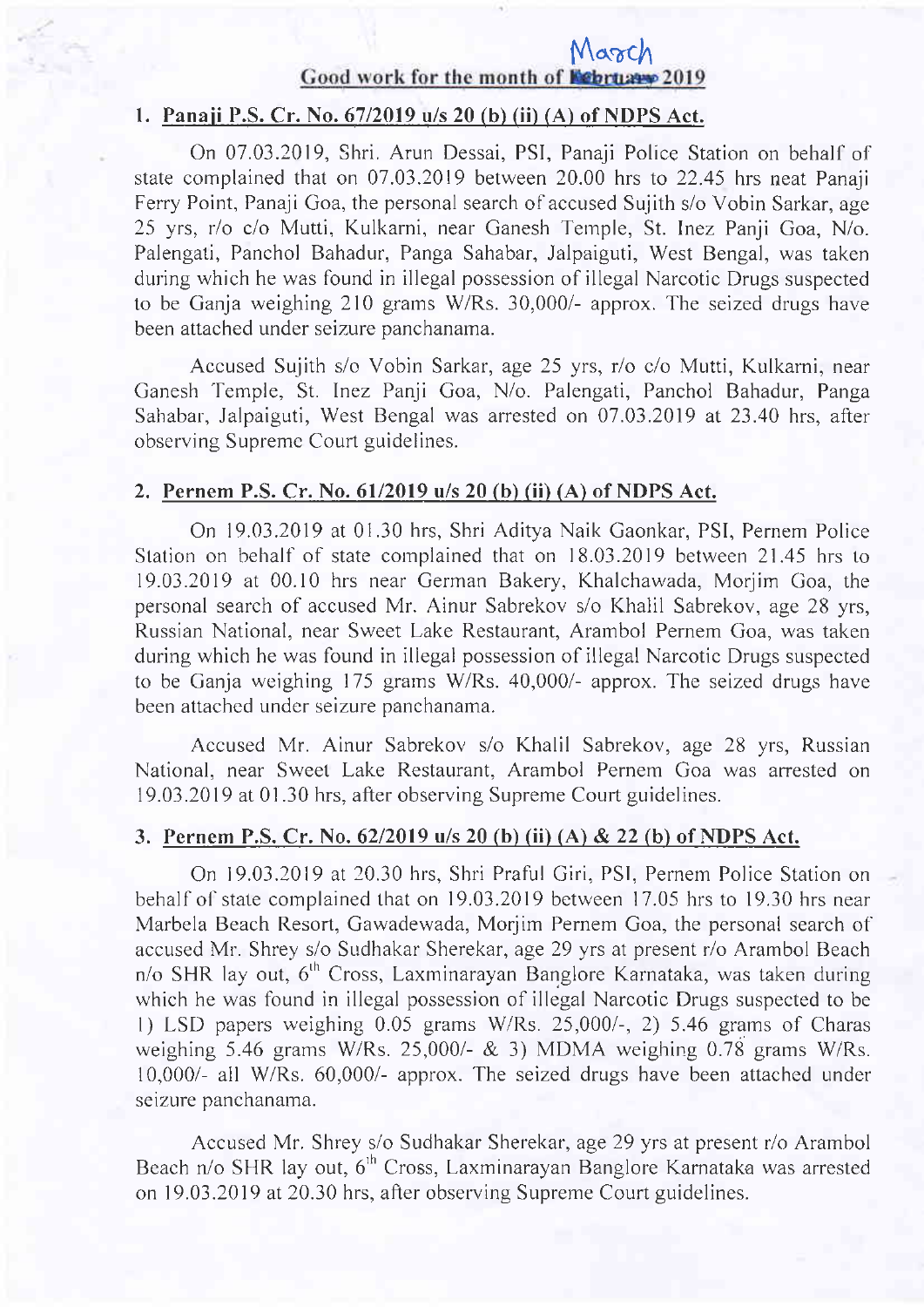## 4. Mapusa P.S. Cr. No. 107/2019 u/s 20 (b) (ii) (A) of NDPS Act.

On 15.03.20 l9 at 20.45 hrs, Shri Ramchandra Naik, PSI, Mapusa Police Station on behalf of state complained that on 15.03.2019 between 17.15 hrs to 19.30 hrs near Church, Parra Bardez Goa, the personal search of accused Mr. Agungbo Chinedu Vincent, Nigerian National, age 37 yrs r/o Parra Bardez Goa, was taken during which he was found in illegal possession of illegal Narcotic Drugs suspected to be Ganja weighing 107 grams W/Rs.30,000/- approx. The seized drugs have been attached under seizure panchanama.

Accused Mr. Agungbo Chinedu Vincent, Nigerian National, age 37 yrs r/o Parra Bardez Goa was arrested on 15.03.2019 at 20.45 hrs, after observing Supreme Court guidelines.

## 5. Calaneute P.S. Cr. No. 6412019 u/s 20 (b) (ii) (A) of NDPS Act.

On 15.03.2019 at 02.40 hrs, Shri Damodar Shirodkar, PSI, Calangute Police Station on behalf of state complained that on 14.03.2019 between 23.45 hrs to 01.45 hrs of 15.03.2019 near Ocean Family Restaurant, Maddowado, Calangute Bardez Goa, the personal search of accused Yeshwant s/o Ladko Kalangutkar, age 20 yrs r/o near Bank of Baroda, Porbowado, Calangute Bardez Goa, was taken during which he was found in illegal possession of illegal Narcotic Drugs suspected to be 5.46 grams of charas weighing 47 grams w/Rs. 30,000/- approx. The seized dnrgs have been attached under seizure panchanama.

Accused Yeshwant s/o Ladko Kalangutkar, age 20 yrs r/o near Bank of Baroda, Porbowado, Calangute Bardez Goa was arrested on 15.03.2019 at 02.40 hrs, after observing Supreme Court guidelines.

## 6. Mapusa P.S. Cr. No. 100/2019 u/s 20 (b) (ii) (A) of NDPS Act.

On 13.03.2019 at 21.00 hrs, Shri Amin Naik, PSI, Mapusa Police Station on behalf of state complained that on 13.03.2019 at 19.55 hrs at Central jail colvale, the personal search of accused Shambhu s/o Khushali Naik, age 49 yrs, Jail Guard at Central Jail Colvale r/o H. No. 178, Poiguinim, Canacona Goa, was taken during which he was found in illegal possession of illegal Narcotic Drugs suspected to be Willem ite was found in megal possession of megal function along the process of the Ganja weighing 106 grams W/Rs. 10,000/- approx. The seized drugs have been attached under seizure panchanama.

Accused Shambhu s/o Khushali Naik, age 49 yrs, Jail Guard at Central Jail Colvale r/o H. No. 178, Poiguinim, Canacona Goa was anested on 14.03.2019 at 00.45 hrs, after observing Supreme Court guidelines.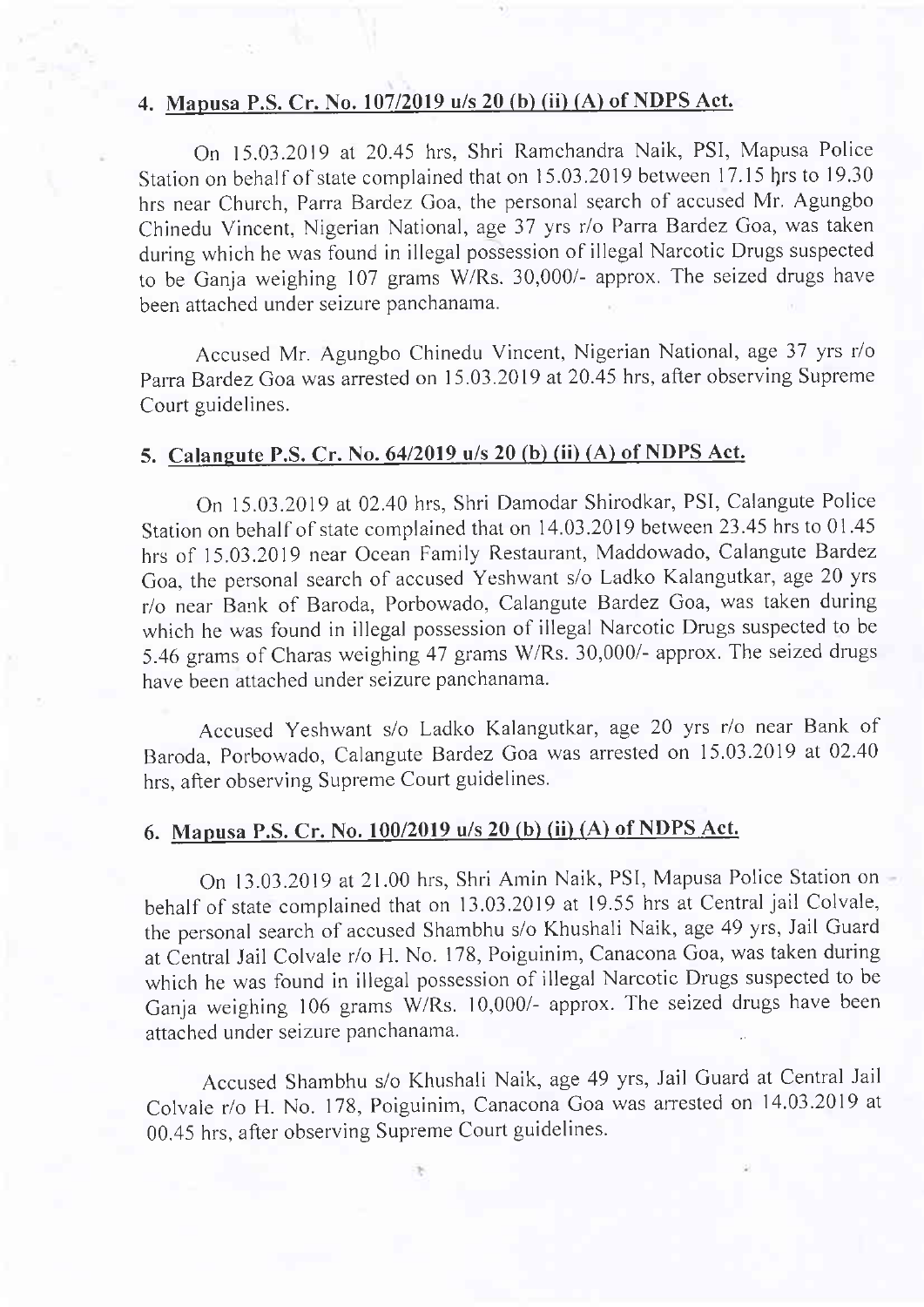#### 7. Panaii P.S. Cr. No. 78/2019 u/s 20 (b) (ii) (A) of NDPS Act.

On 13.03.2019 at 23.45 hrs, Shri Aditya Velip, PSI, Panaji Police Station on behalf of state complained that on 13.03.2019 at 22.45 hrs near IT Park, Donapaula, Panaji Goa, the personal search of accused Prasanna s/o Praful Lima, age 20 yrsr/o Gulugusa, Laiguda, Rayagada, Odisha, was taken during which he was found in illegal possession of illegal Narcotic Drugs suspected to be Ganja weighing 01 kg W/Rs. 1,00,000/- approx. The seized drugs have been attached under seizure panchanama.

Accused Prasanna s/o Praful Lima, age 20 yrsr/o Gulugusa, Laiguda, Rayagada, Odisha was arrested on 13.03.2019 at 2345 hrs, after observing Supreme Court guidelines.

## 8. Panaji P.S. Cr. No. 75/2019 u/s 20 (b) (ii) (A) of NDPS Act.

On 13.03.2019 at 02.00 hrs, Shri Subhash Gaonkar, PSI, Panaji Police Station on behalf of state complained that on 12.03.2019 between 23.30 hrs to 01.00 hrs of 13.03.2019 near Doordarshan, Altinho, Panaji Goa, the personal search of accused Frazer Gregorio Alphonso s/o Maria Rita Alphonso, age 22 yrs r/o H. No. 204,F-1, Ground Floor St. Inez, Panaji Goa, was taken during which he was found in illegal possession of illegal Narcotic Drugs suspected to be Ganja weighing <sup>100</sup> grams W/Rs. 10,000/- approx. The seized drugs have been attached under seizure panchanama.

Accused Frazer Gregorio Alphonso s/o Maria Rita Alphonso, age 22 yrs r/o H. No.204, F-1, Ground Floor St. Inez, Panaji Goa was anested on 13.03.2019 at 02.00 hrs, after observing Supreme Court guidelines.

## 9. Panaii P.S. Cr. No. 7412019 u/s 20 (b) (ii) (A) of NDPS Act.

On 12.03.2019 at 22.45 hrs, Shri Arun Dessai, PSI, Panaji Police Station on behalf of state complained that on 12.03.2019 between 18.55 hrs to 21.40 hrs near, D.B. Ground, Campal Panaji Goa, the personal search of accused Mangal Shyamlal Chaudhari, age 2l yrs r/o c/o Shivers Garden Restaurant, Candolim, Bardez Goa n/o Nepal, was taken during which he was found in illegal possession of illegal Narcotic Drugs suspected to be Ganja weighing 515 grams W/Rs. 60,000/- approx. The seized drugs have been attached under seizure panchanama.

Accused Mangal Shyamlal Chaudhari, age 2l yrs r/o c/o Shivers Garden Restaurant, Candolim, Bardez Goa n/o Nepal was arrested on 12.03.2019 at 22.45 hrs, after observing Supreme Court guidelines.